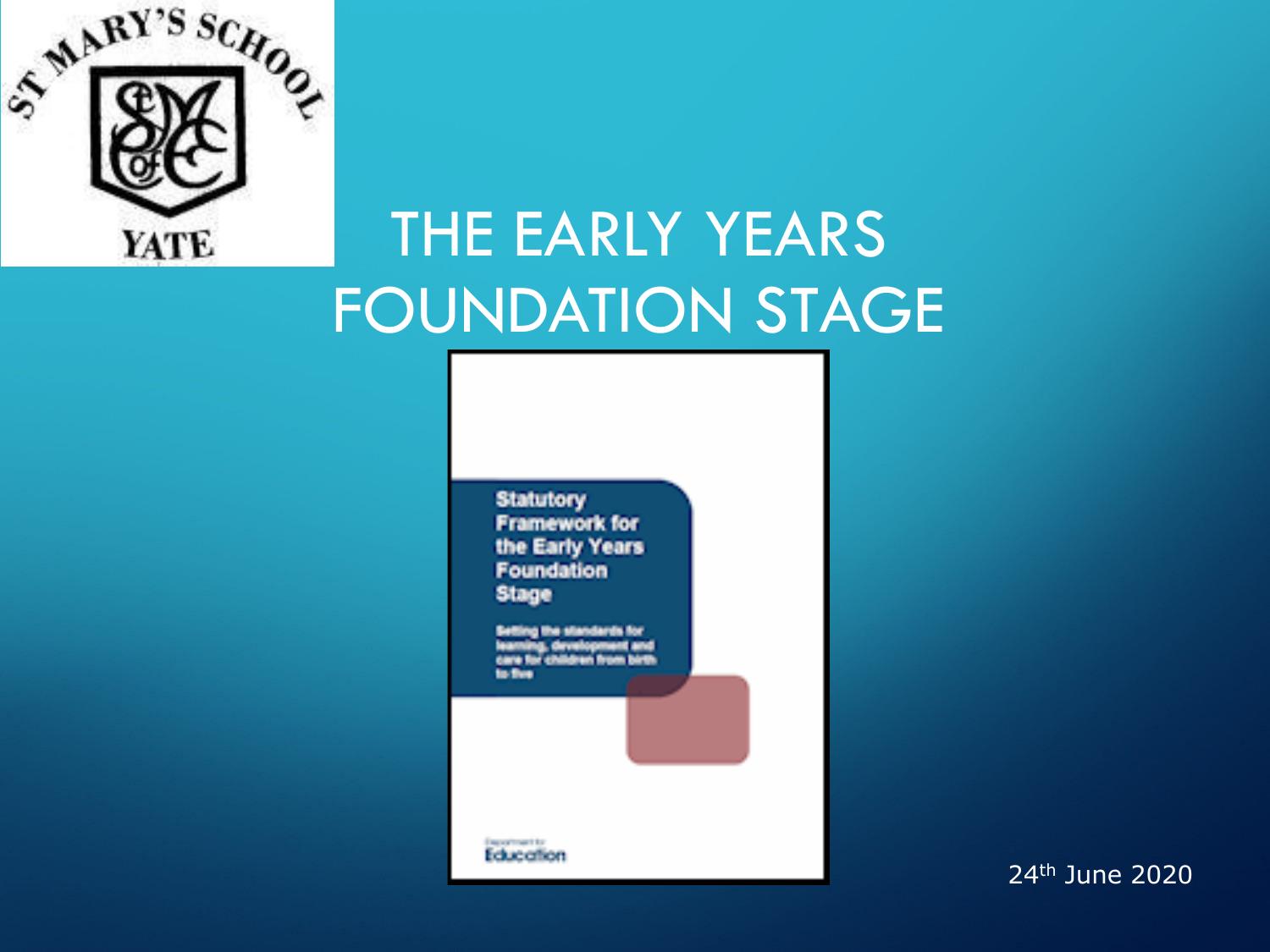## THE EARLY YEARS FOUNDATION STAGE (EYFS)

- •Covers children from birth to five.
- •Children learn best through play and active
	- learning.

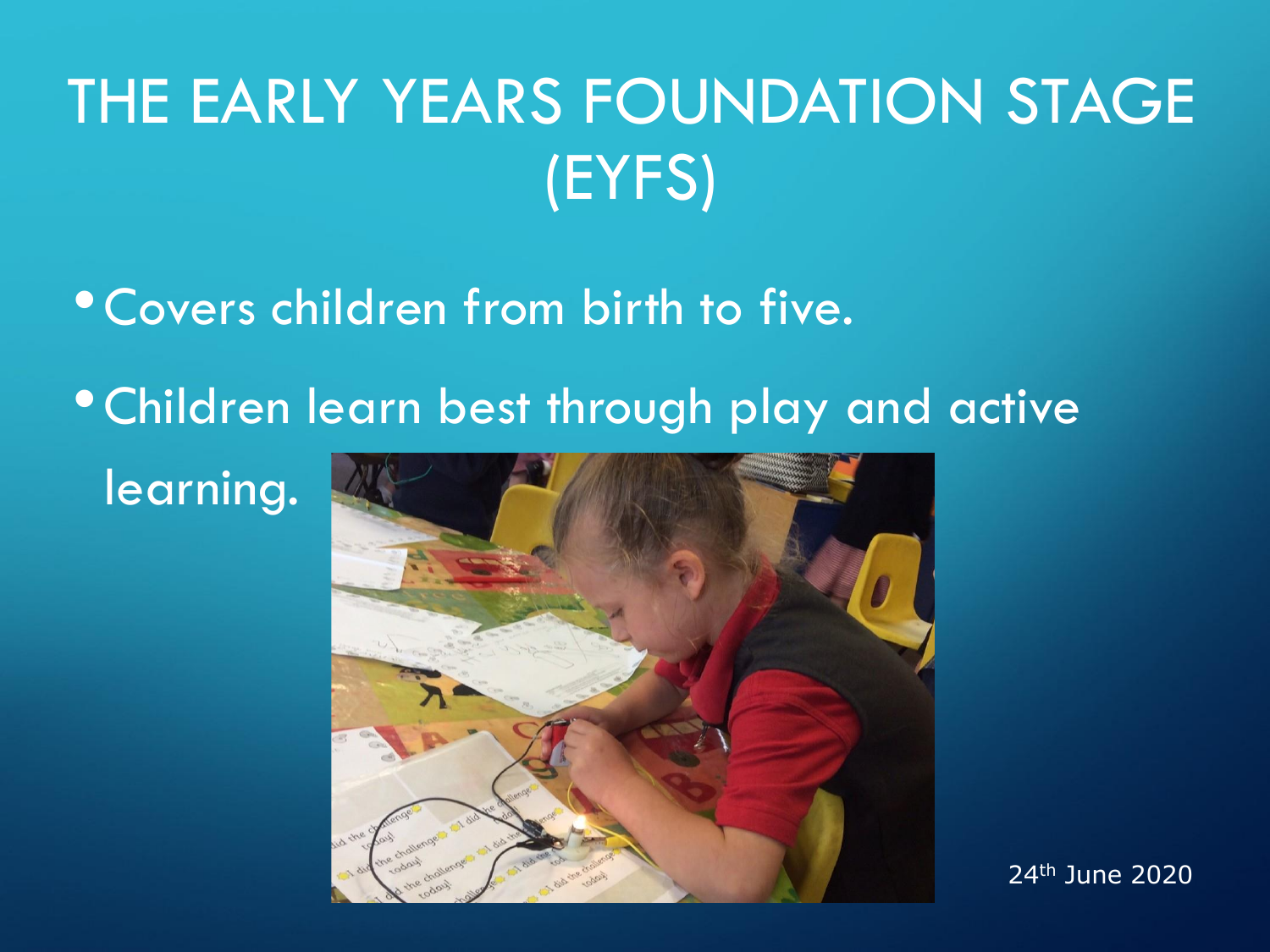#### FOUNDATION STAGE PROFILE ASSESSMENT

| Areas of Learning and Development                                                                         |                                            |                                                 |                                                                   |                                                            |                                                                                  |  |
|-----------------------------------------------------------------------------------------------------------|--------------------------------------------|-------------------------------------------------|-------------------------------------------------------------------|------------------------------------------------------------|----------------------------------------------------------------------------------|--|
| <b>Prime Areas</b>                                                                                        |                                            |                                                 |                                                                   |                                                            |                                                                                  |  |
| Personal, Social and<br><b>Emotional</b><br>Development                                                   |                                            | <b>Physical Development</b>                     |                                                                   | Communication and<br>Language                              |                                                                                  |  |
| • Making Relationships<br>· Self-confidence and<br>Self-awareness<br>• Managing Feelings<br>and Behaviour |                                            | . Moving and Handling<br>• Health and Self-care |                                                                   | • Listening and Attention<br>• Understanding<br>• Speaking |                                                                                  |  |
| <b>Specific Areas</b>                                                                                     |                                            |                                                 |                                                                   |                                                            |                                                                                  |  |
| Literacy                                                                                                  | <b>Mathematics</b>                         |                                                 | Understanding<br>the World                                        |                                                            | <b>Expressive Arts</b><br>and Design                                             |  |
| • Reading<br>· Writing                                                                                    | • Numbers<br>• Shape, Space<br>and Measure |                                                 | • People and<br><b>Communities</b><br>• The World<br>• Technology |                                                            | • Exploring and<br><b>Using Media</b><br>and Materials<br>• Being<br>Imaginative |  |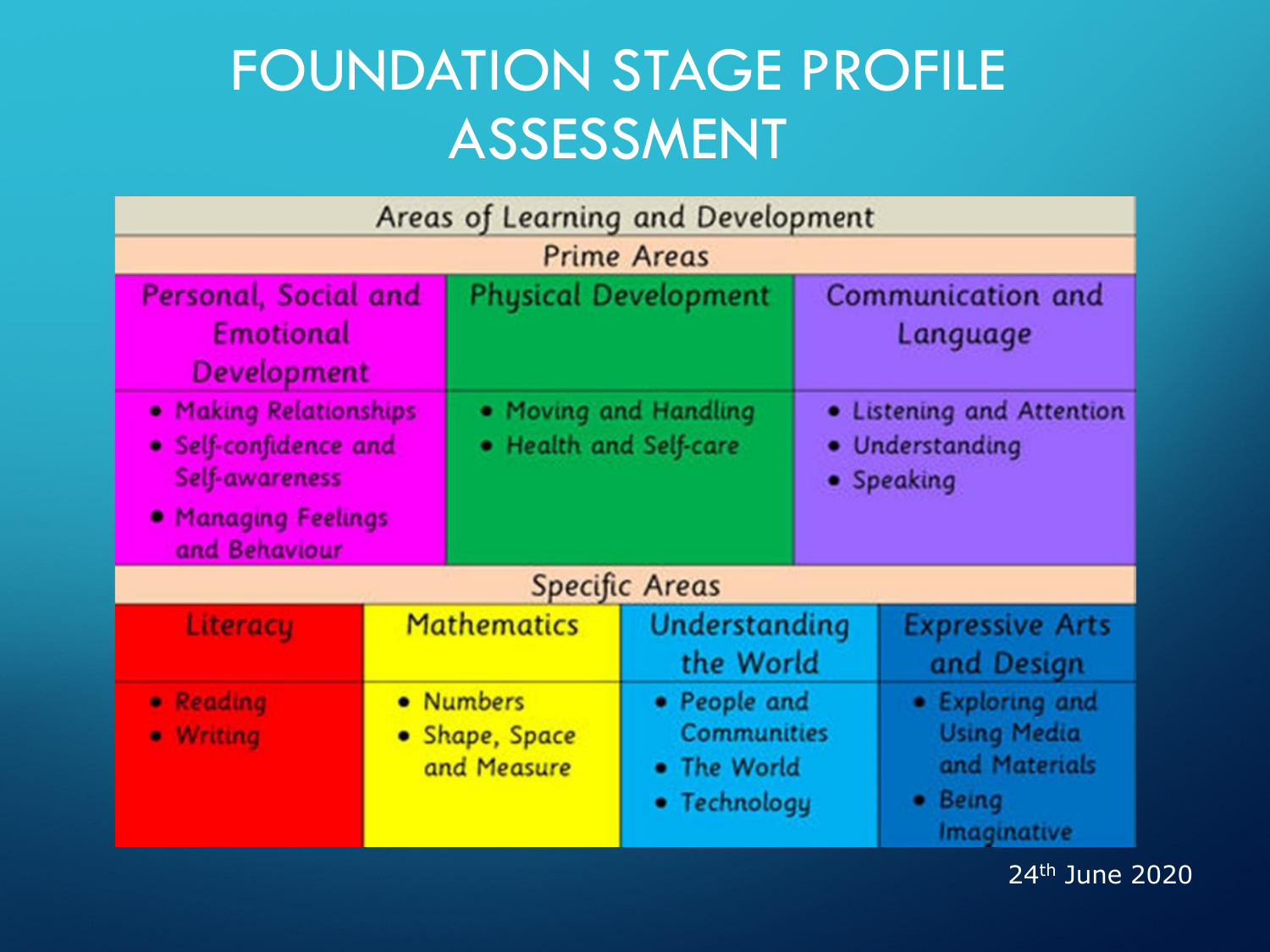|                                            | <b>CHARACTERISTICS OF EFFECTIVE</b><br>LEARNING                                                                                               |
|--------------------------------------------|-----------------------------------------------------------------------------------------------------------------------------------------------|
| Playing and exploring                      | <b>Engagement</b><br><b>Finding out and exploring</b><br>Playing with what they know<br>Being willing to 'have a go'                          |
| <b>Active learning</b>                     | <b>Motivation</b><br><b>Being involved and concentrating</b><br><b>Keeping trying</b><br><b>Enjoying achieving what they set out</b><br>to do |
| <b>Creating and thinking</b><br>critically | <b>Thinking</b><br>Having their own ideas Making links<br><b>Choosing ways to do things</b>                                                   |

Ō

 $\bigcap$ 

Ò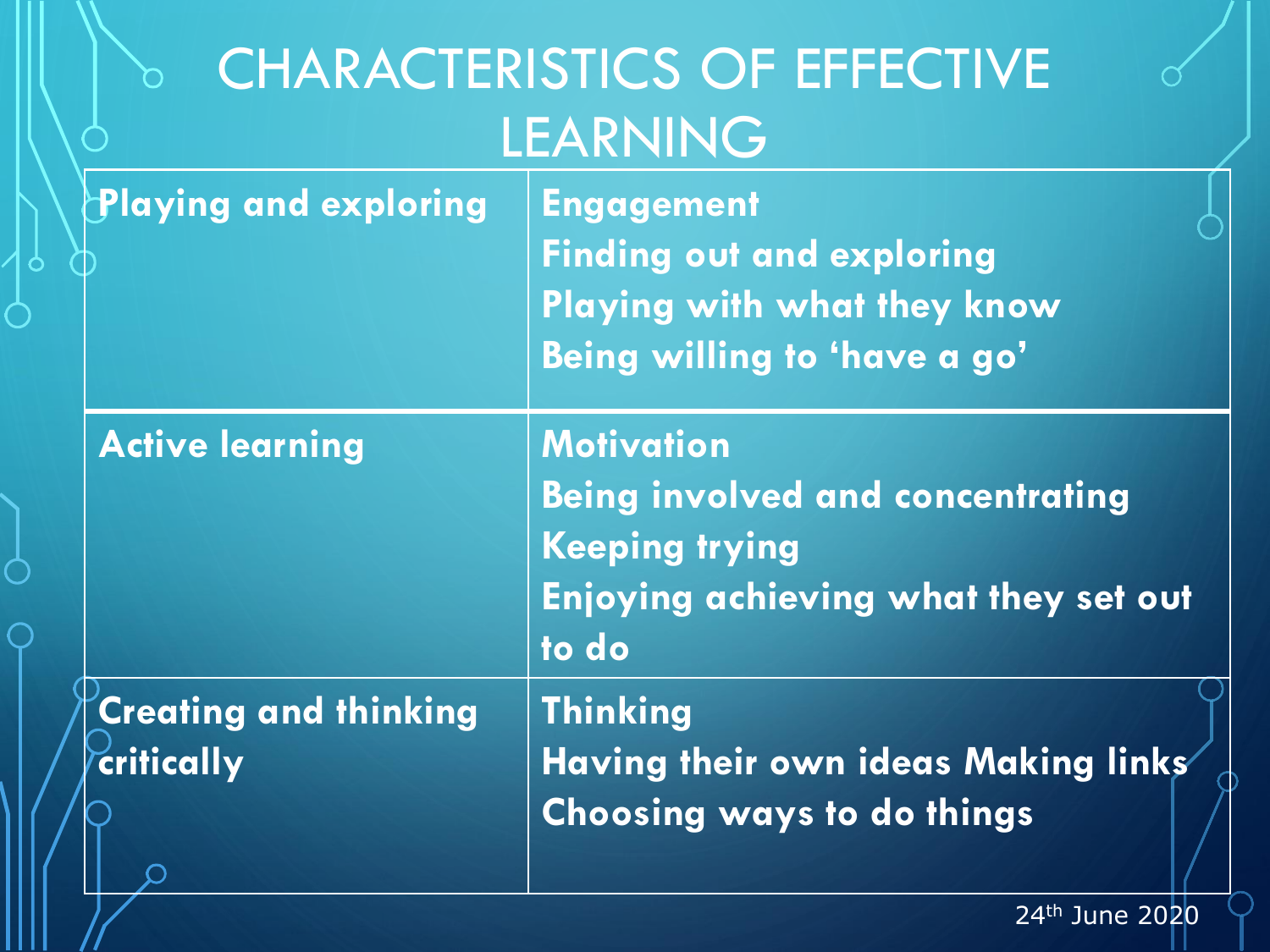#### HOW DO WE ASSESS CHILDREN IN THE EYFS?

- Pre school hand over information and Transition Forms (June / July)
- Zoom meeting with class teachers for parent input
- Initial 'baseline' assessment including new statutory baseline assessment
- Short observations
- Long observations: focus on Characteristics of Learning
- Photos and collecting children's work
- Teacher knowledge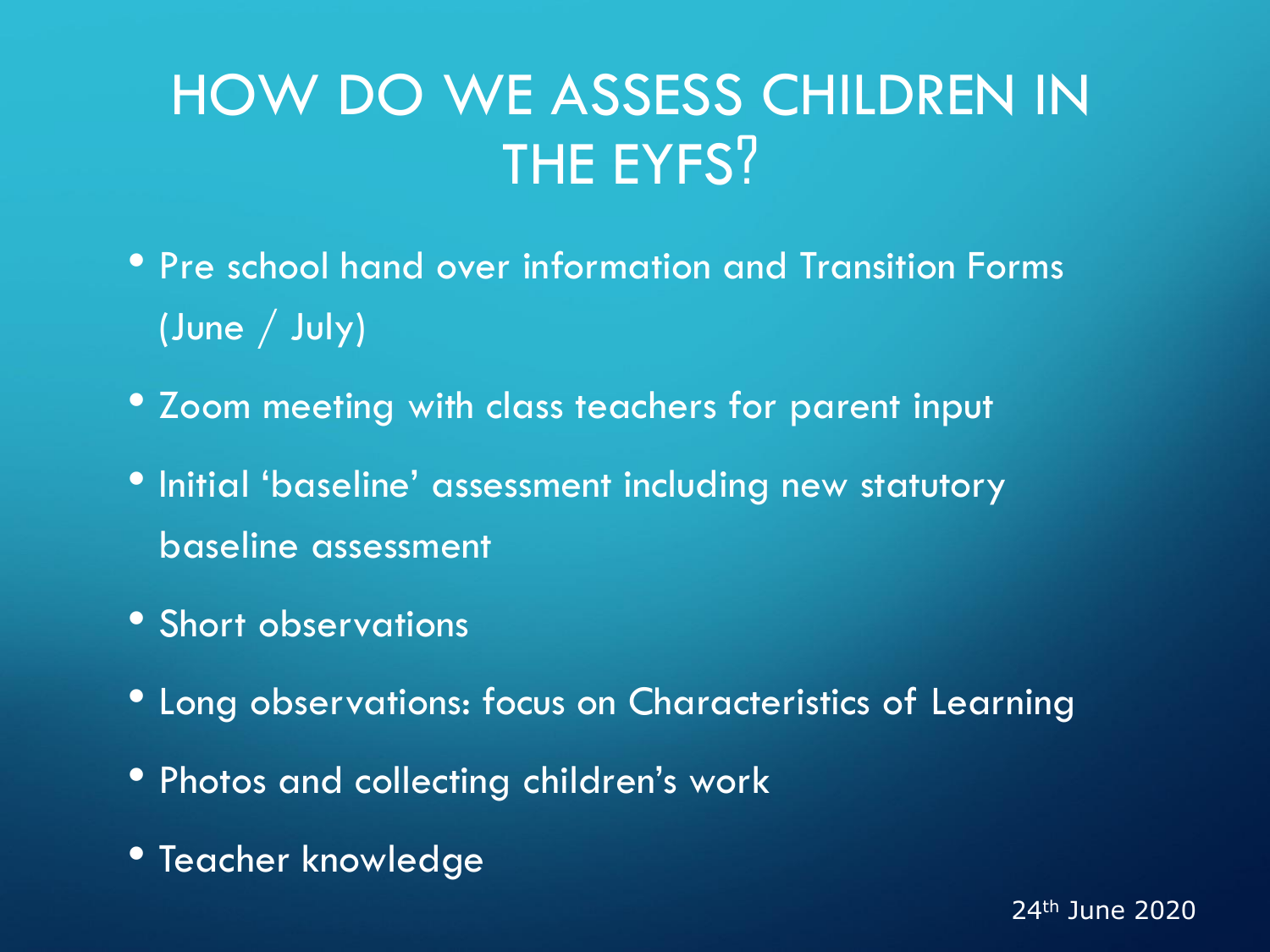

- A online journal for each child with evidence of achievement towards the EYFS objectives
- Observations, annotated photos and videos inform of children's achievements and next steps
- Tool for communicating children's progress with parents
- Parents can also add observations to inform us on children's achievements and interests outside of school.
- Permission slips in pack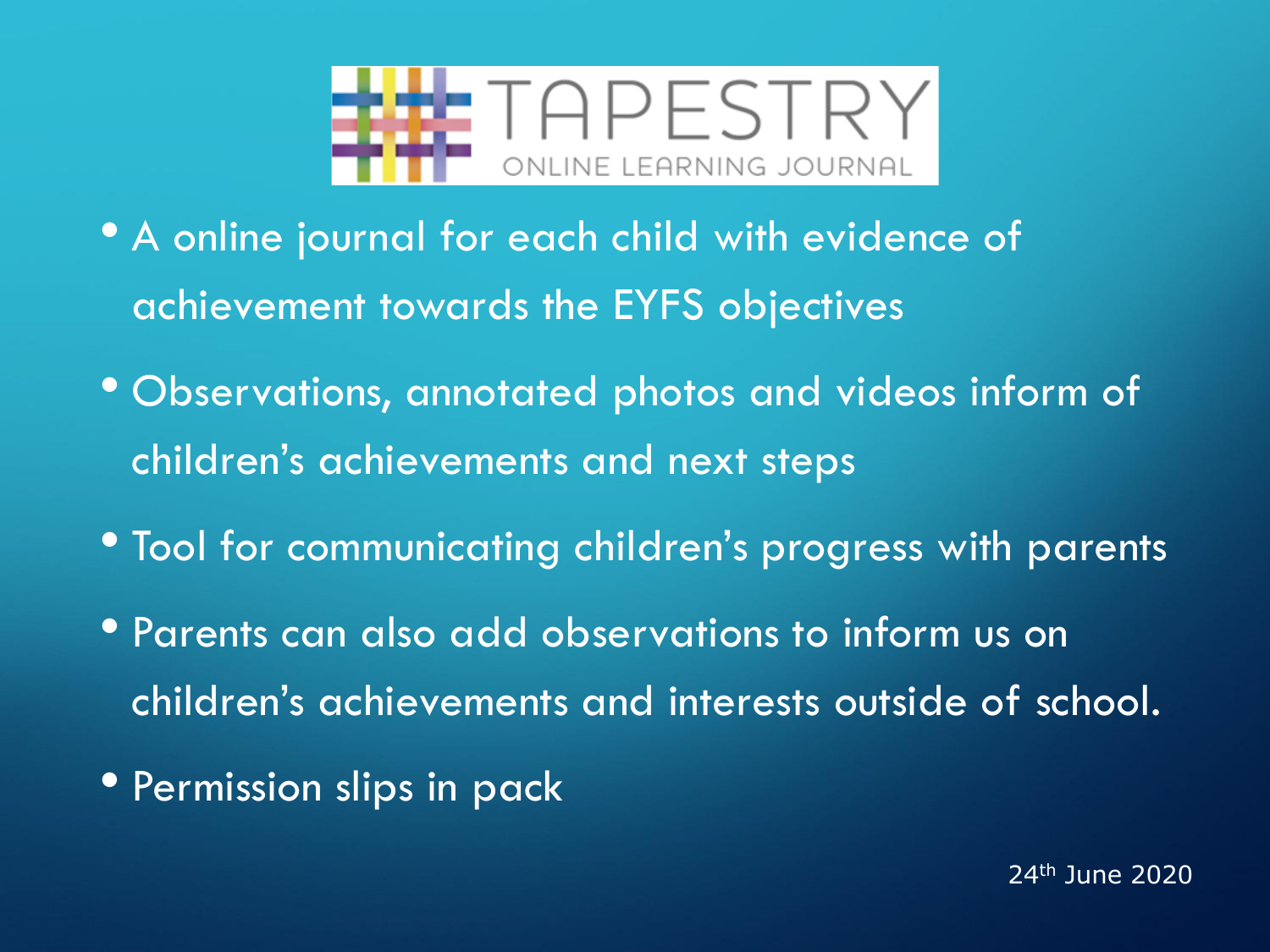#### THEMES

- Based on children's interests and ideas as well as objectives and skills we have to cover e.g. ICT, PSE, RE.
- •Linked to our school global 'Connected Curriculum'
- E.g. pirates, space, dinosaurs, stories, animals, plants, transport, toys, seasons and weather, celebrations, superheroes ...
- Parent's notified on [www.stmarysyate.org.uk](http://www.stmarysyate.org.uk/) on class pages, emails, Tapestry and Dojo.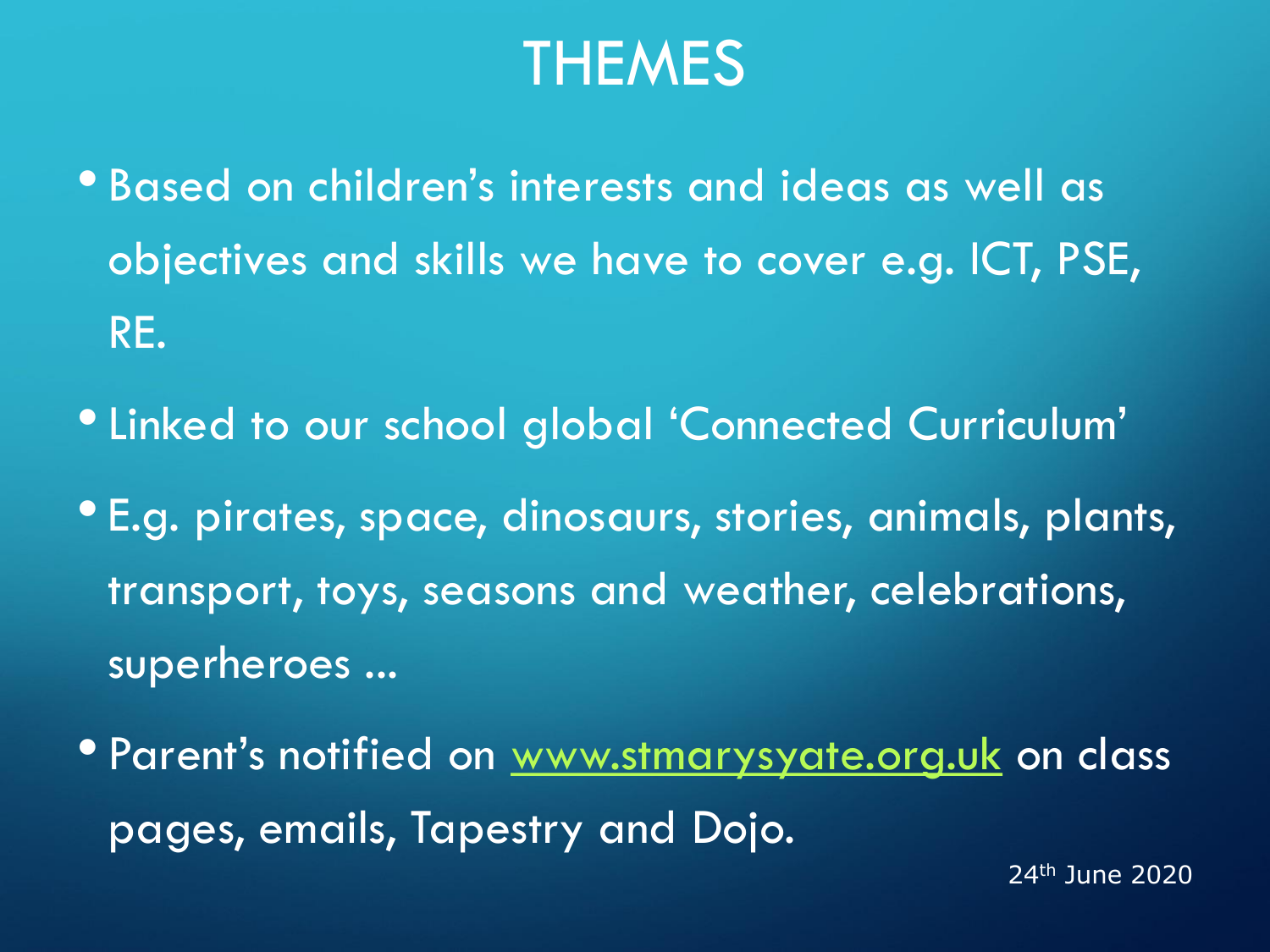# PREPARING YOUR CHILD FOR SCHOOL

- See booklet emailed to you
- Toileting wiping / flushing / washing hands (boys using a urinal)
- Dressing and undressing for PE (including clothes that are inside out)
- Zips / buttons on coats
- Socks and shoes (on the right feet and doing them up)
- Using a knife and fork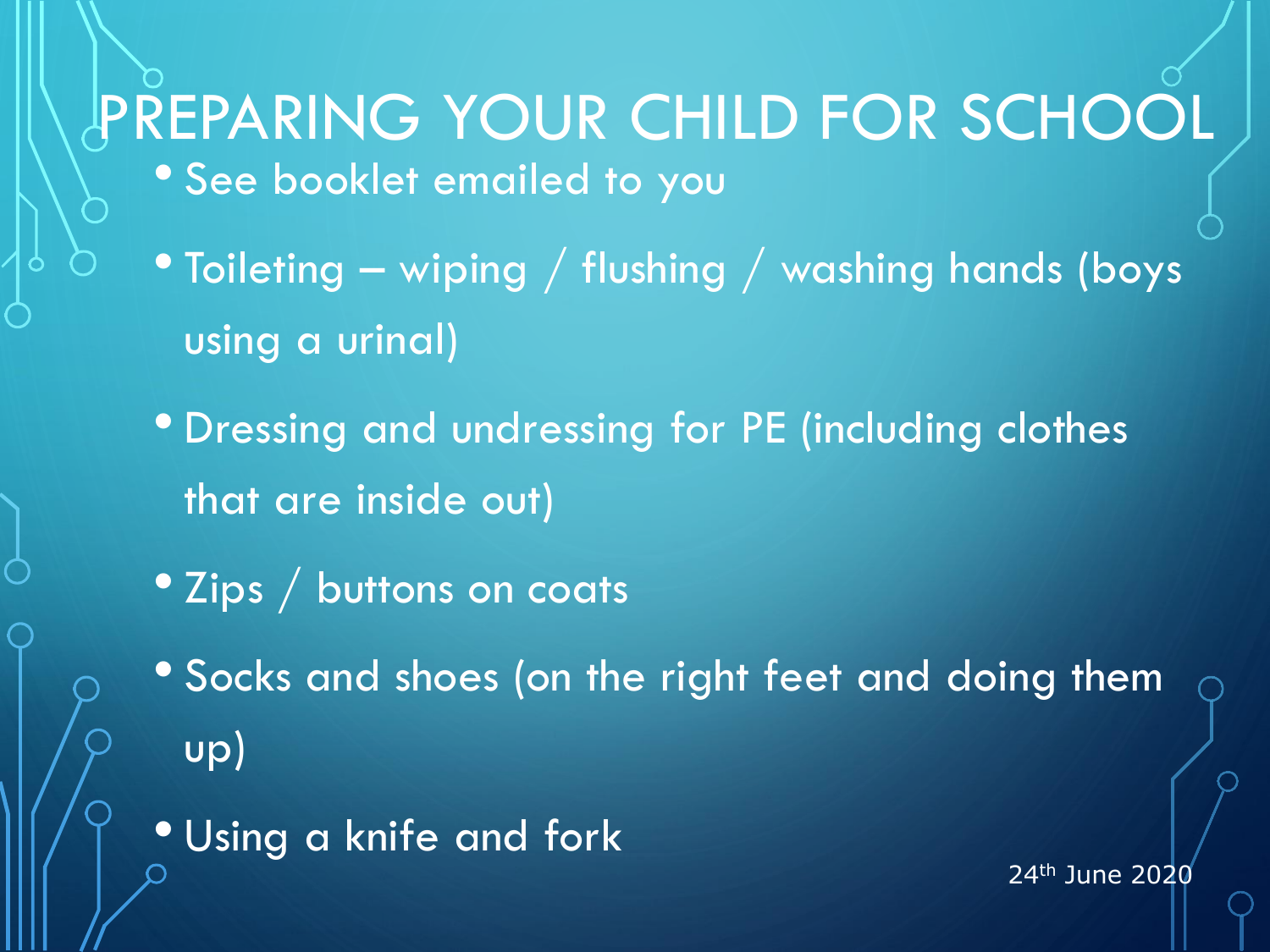#### PREPARING YOUR CHILD FOR **SCHOOL**

• Recognising their own name

- Choosing their own activities
- Encourage concentration through focussed activities e.g. puzzles, board games, sharing books, drawing, colouring
- Recognising numbers to 10 and counting objects accurately, basic shapes, colours.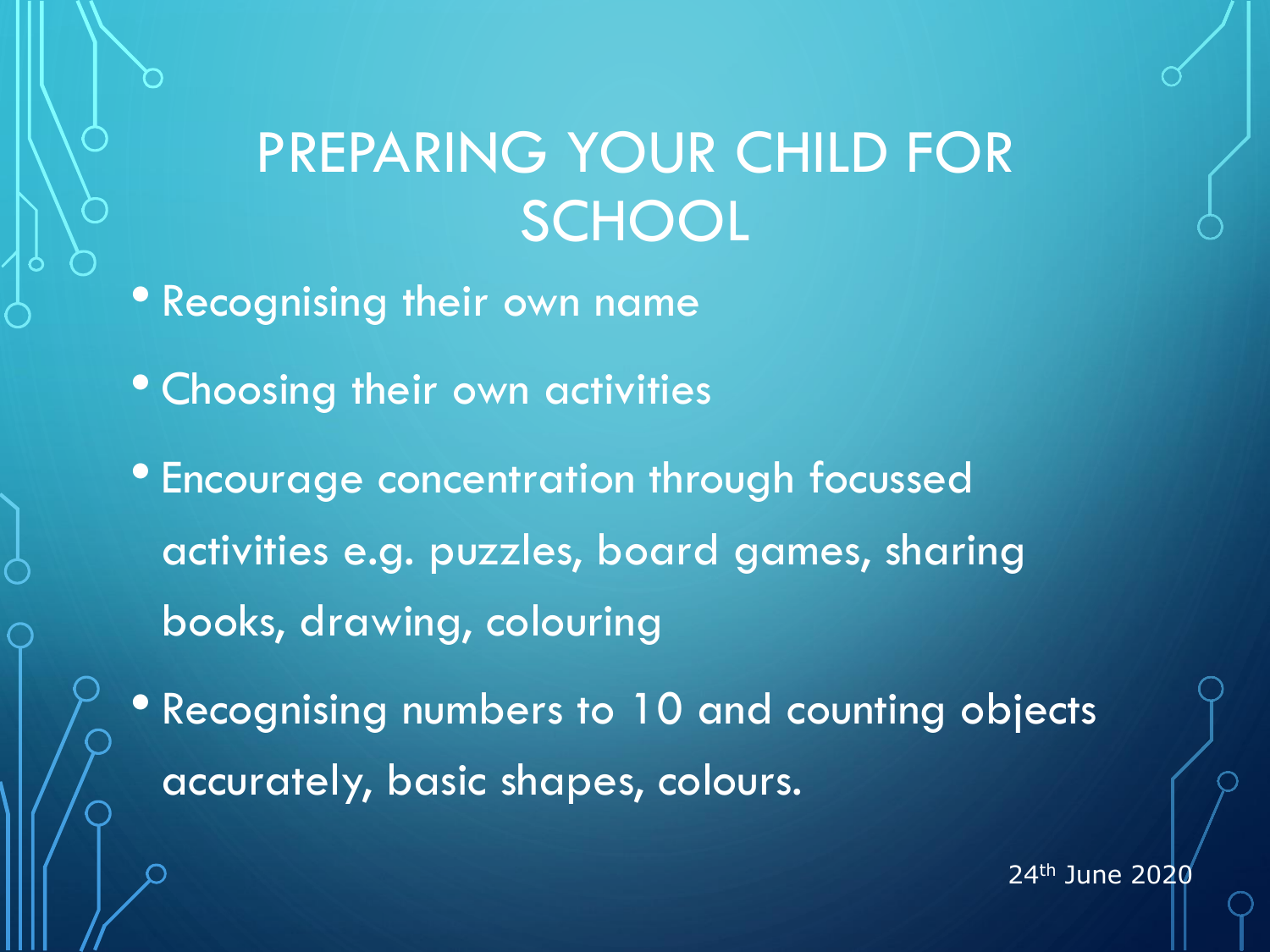WAYS THAT YOU CAN HELP YOUR CHILD'S INDEPENDENCE IN SCHOOL

- •Water bottle with water please.
- •Lunchbox that they can open with food that they will eat!
- •LABEL EVERYTHING water bottle / clothes and PE kit and new clothes throughout the year!
- •Waterproof with hood everyday!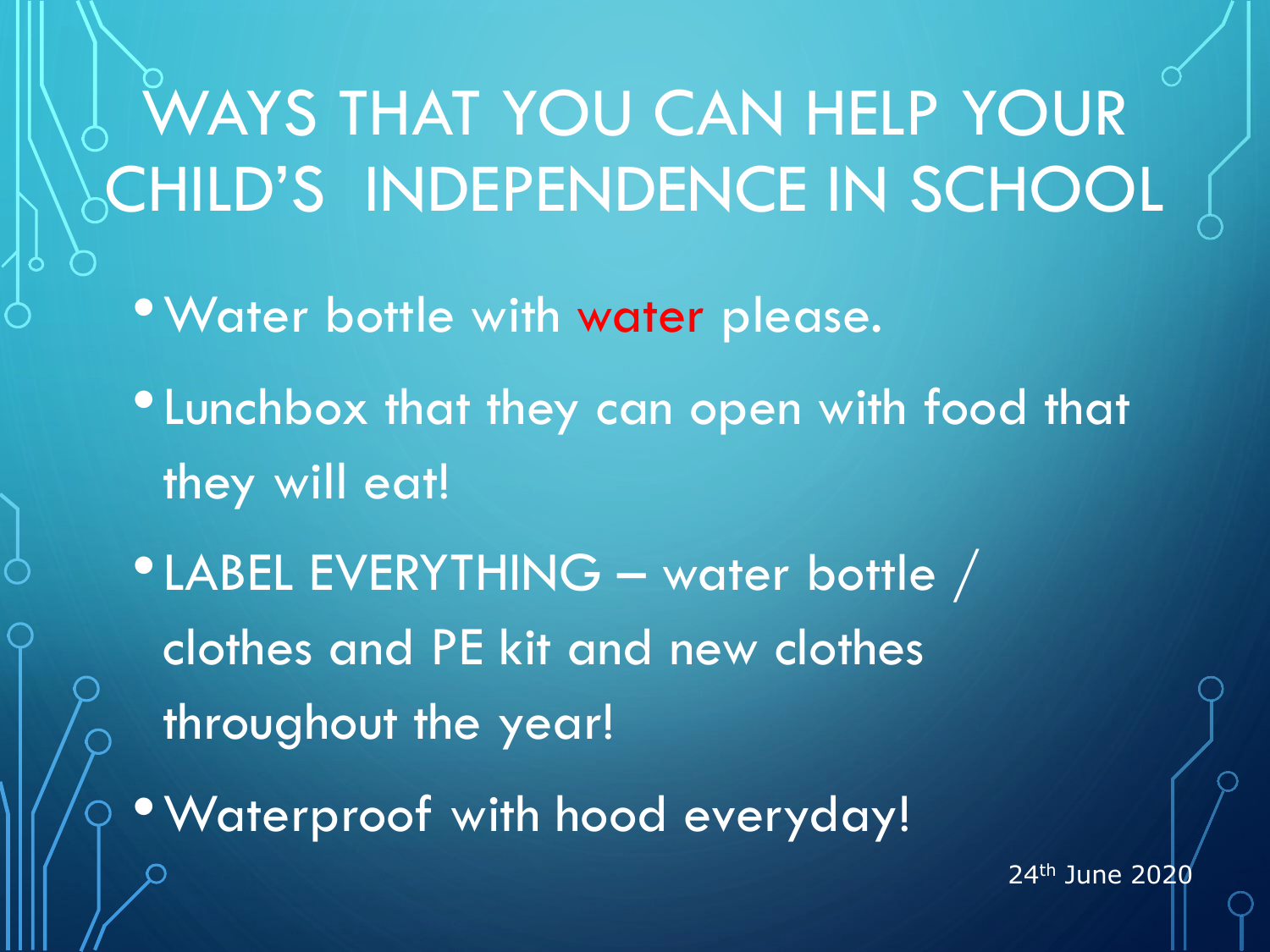## READING

- Reading information meeting in September
	- Read Write Inc. Reading Scheme
- [https://www.ruthmiskin.com/en/find-out](https://www.ruthmiskin.com/en/find-out-more/parents/)more/parents/ (for info on the scheme)
- [https://www.youtube.com/channel/UCo7fbLgY2o](https://www.youtube.com/channel/UCo7fbLgY2oA_cFCIg9GdxtQ) A cFCIg9GdxtQ (for videos of example phonics lessons)